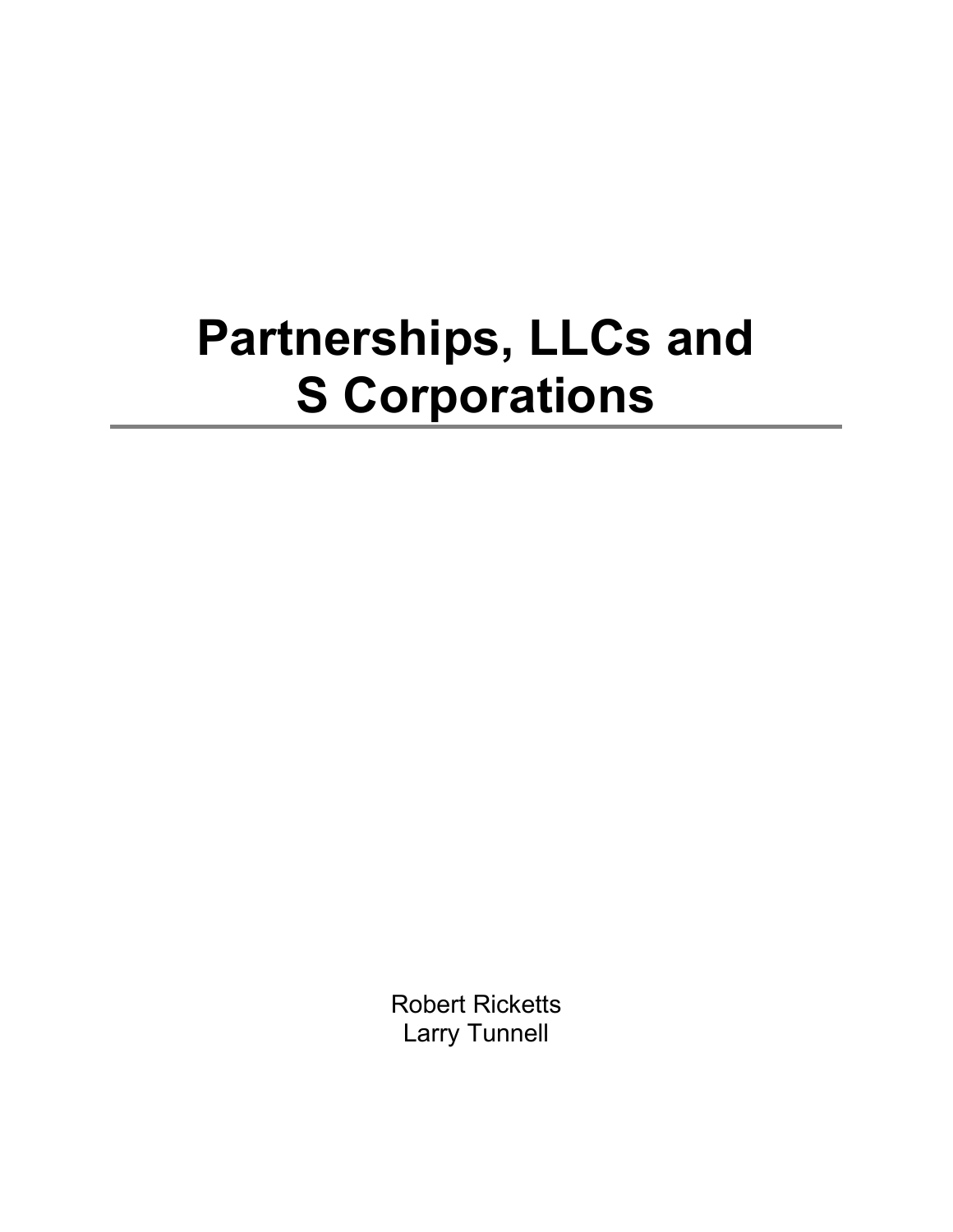## **Table of Contents**

| General Rule: Contribution of Property Is Treated as a Tax-Free Exchange of Property for a |  |
|--------------------------------------------------------------------------------------------|--|
|                                                                                            |  |
|                                                                                            |  |
|                                                                                            |  |
|                                                                                            |  |
|                                                                                            |  |
|                                                                                            |  |
|                                                                                            |  |
|                                                                                            |  |
|                                                                                            |  |
|                                                                                            |  |
|                                                                                            |  |
|                                                                                            |  |
|                                                                                            |  |
|                                                                                            |  |
|                                                                                            |  |
|                                                                                            |  |
|                                                                                            |  |
|                                                                                            |  |
|                                                                                            |  |
|                                                                                            |  |
|                                                                                            |  |
|                                                                                            |  |
|                                                                                            |  |
|                                                                                            |  |
|                                                                                            |  |
|                                                                                            |  |
|                                                                                            |  |
|                                                                                            |  |
|                                                                                            |  |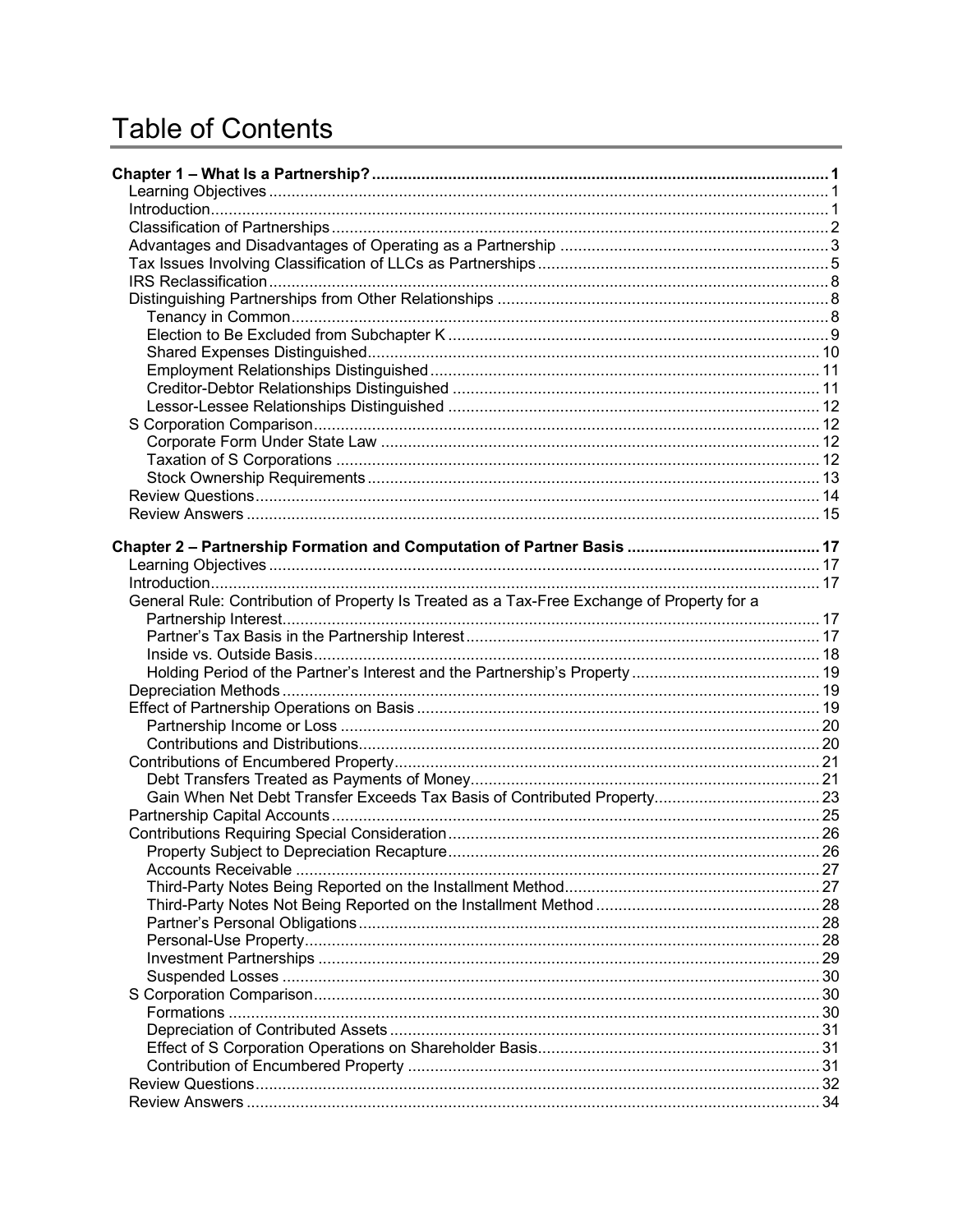| Payments to Partners as Compensation for Services or Property Not Required as a Condition of |  |
|----------------------------------------------------------------------------------------------|--|
|                                                                                              |  |
|                                                                                              |  |
|                                                                                              |  |
|                                                                                              |  |
|                                                                                              |  |
|                                                                                              |  |
|                                                                                              |  |
|                                                                                              |  |
|                                                                                              |  |
|                                                                                              |  |
|                                                                                              |  |
| Adopting a Taxable Year Other Than a "Required Year" or "Natural Business" Year-End  69      |  |
|                                                                                              |  |
|                                                                                              |  |
|                                                                                              |  |
|                                                                                              |  |
|                                                                                              |  |
|                                                                                              |  |
|                                                                                              |  |
|                                                                                              |  |
|                                                                                              |  |
|                                                                                              |  |
|                                                                                              |  |
|                                                                                              |  |
|                                                                                              |  |
|                                                                                              |  |
|                                                                                              |  |
|                                                                                              |  |
|                                                                                              |  |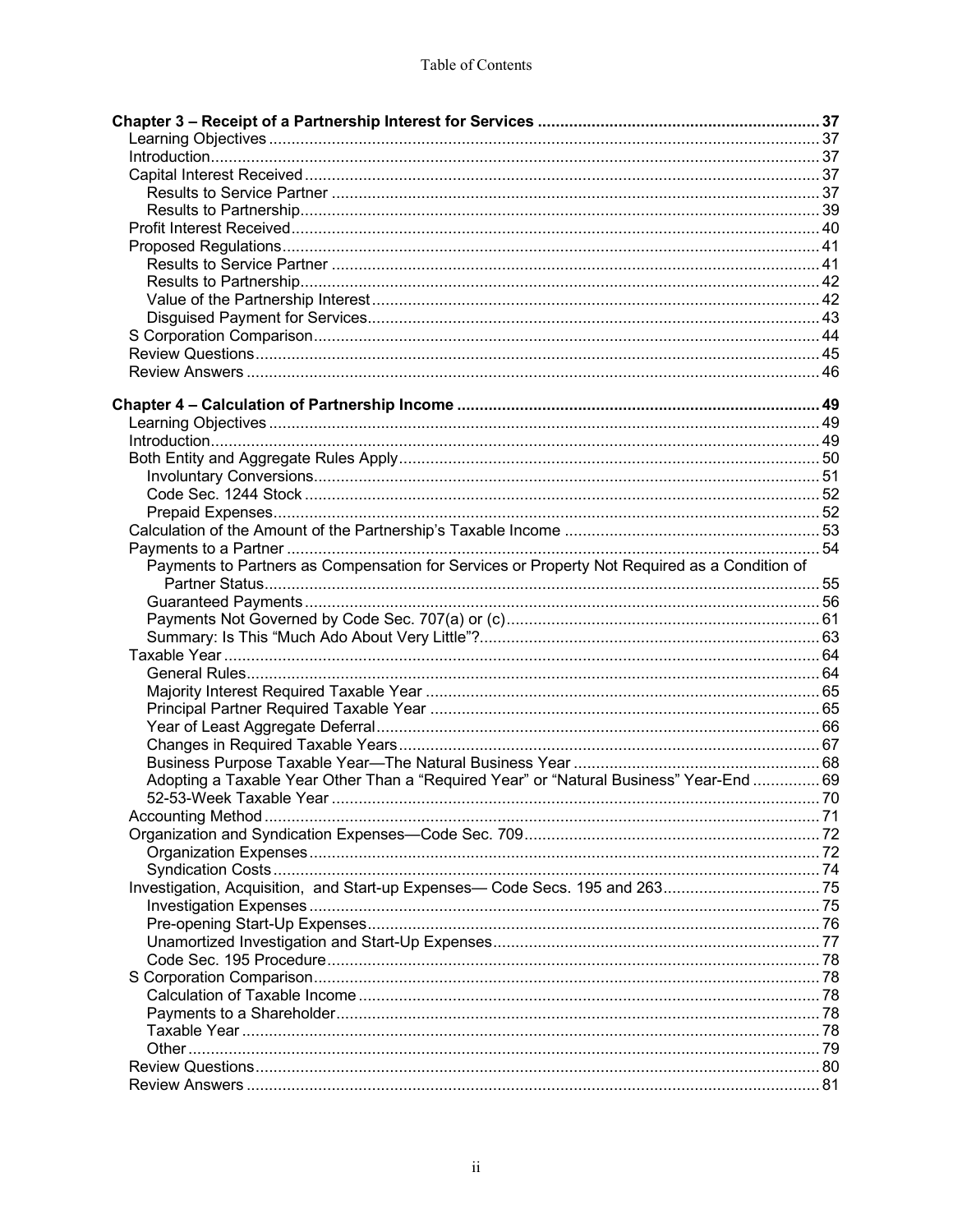| Portfolio (Investment) Income and Related Deductions Other Than the Interest Deduction  87 |  |
|--------------------------------------------------------------------------------------------|--|
|                                                                                            |  |
|                                                                                            |  |
|                                                                                            |  |
|                                                                                            |  |
| Deduction for Foreign Taxes and Taxes of U.S. Possessions Allowed under Code Secs. 164(a)  |  |
|                                                                                            |  |
|                                                                                            |  |
|                                                                                            |  |
|                                                                                            |  |
|                                                                                            |  |
|                                                                                            |  |
| Code Sec. 172-Net Operating Deduction, and Code Sec. 1212- Capital Loss Carrybacks         |  |
|                                                                                            |  |
|                                                                                            |  |
|                                                                                            |  |
|                                                                                            |  |
|                                                                                            |  |
|                                                                                            |  |
|                                                                                            |  |
|                                                                                            |  |
|                                                                                            |  |
|                                                                                            |  |
|                                                                                            |  |
|                                                                                            |  |
|                                                                                            |  |
|                                                                                            |  |
|                                                                                            |  |
|                                                                                            |  |
| Chapter 6 - Allocation of Partnership Income Among the Partners: The Substantial Economic  |  |
|                                                                                            |  |
|                                                                                            |  |
|                                                                                            |  |
|                                                                                            |  |
|                                                                                            |  |
|                                                                                            |  |
|                                                                                            |  |
|                                                                                            |  |
|                                                                                            |  |
|                                                                                            |  |
|                                                                                            |  |
|                                                                                            |  |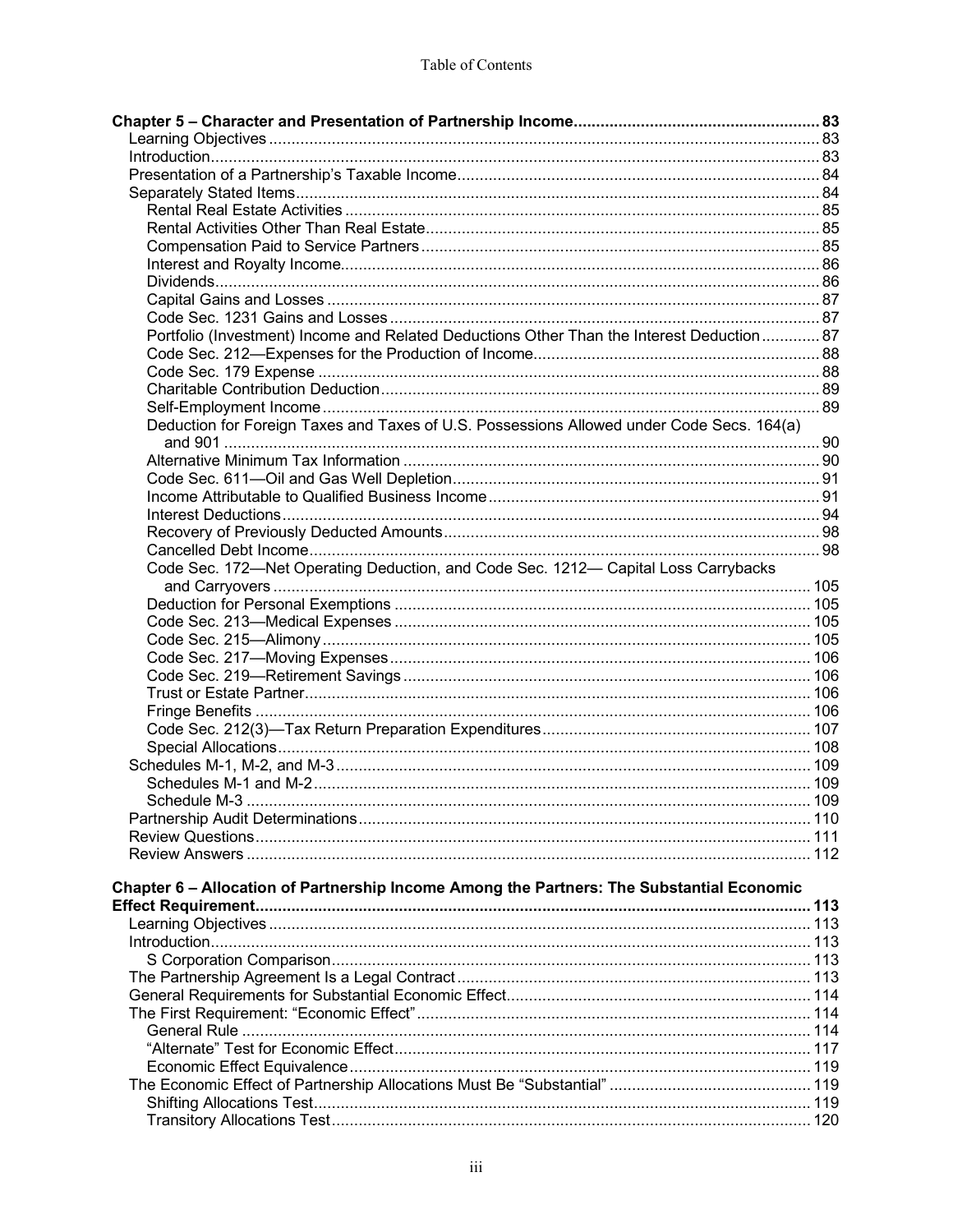| Special Rule for Allocations of Future Gain on Disposition of Partnership Property 120             |  |
|----------------------------------------------------------------------------------------------------|--|
|                                                                                                    |  |
|                                                                                                    |  |
|                                                                                                    |  |
| Partnership Agreement Must Contain a "Minimum Gain Chargeback Provision"  123                      |  |
| Identifying Nonrecourse Deductions Where the Partnership Has Both Recourse and Non-                |  |
|                                                                                                    |  |
|                                                                                                    |  |
|                                                                                                    |  |
|                                                                                                    |  |
|                                                                                                    |  |
|                                                                                                    |  |
|                                                                                                    |  |
|                                                                                                    |  |
|                                                                                                    |  |
|                                                                                                    |  |
|                                                                                                    |  |
| Chapter 7 - Allocation of Income and Deductions from Contributed Property: Code Sec. 704(c) 133    |  |
|                                                                                                    |  |
|                                                                                                    |  |
|                                                                                                    |  |
|                                                                                                    |  |
|                                                                                                    |  |
|                                                                                                    |  |
|                                                                                                    |  |
|                                                                                                    |  |
|                                                                                                    |  |
|                                                                                                    |  |
|                                                                                                    |  |
|                                                                                                    |  |
|                                                                                                    |  |
|                                                                                                    |  |
|                                                                                                    |  |
|                                                                                                    |  |
|                                                                                                    |  |
|                                                                                                    |  |
|                                                                                                    |  |
|                                                                                                    |  |
|                                                                                                    |  |
|                                                                                                    |  |
|                                                                                                    |  |
|                                                                                                    |  |
| Allocation of Partnership Income and Loss on Transfer or Change in a Partner's Interest in the     |  |
|                                                                                                    |  |
|                                                                                                    |  |
| Special Rules Limiting Loss Allocations on Transfer or Change in a Partner's Interest and Loss 148 |  |
|                                                                                                    |  |
|                                                                                                    |  |
|                                                                                                    |  |
|                                                                                                    |  |
|                                                                                                    |  |
|                                                                                                    |  |
|                                                                                                    |  |
|                                                                                                    |  |
|                                                                                                    |  |
|                                                                                                    |  |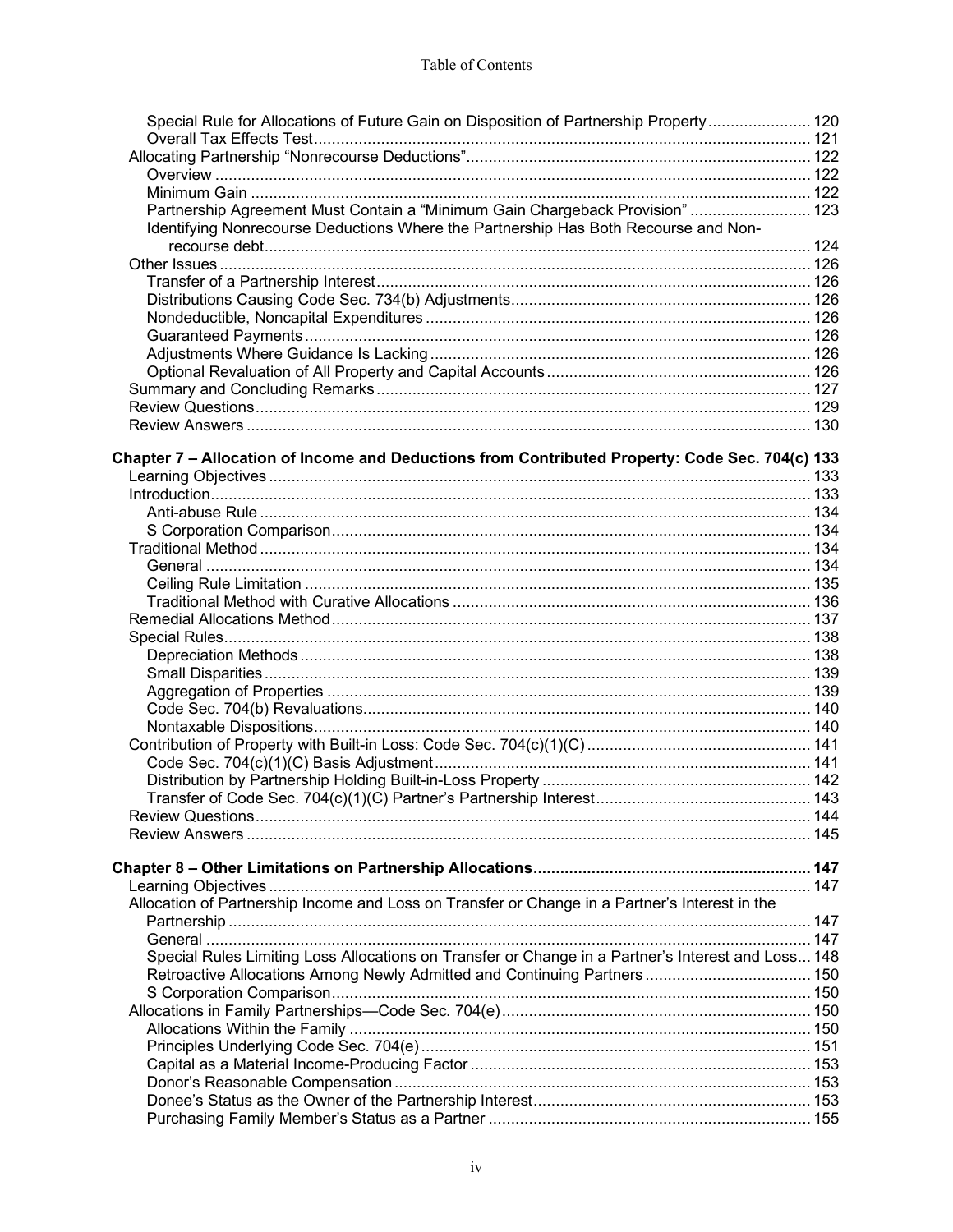| Gift of Partnership Interest When Partnership Capital Is Not a Material Income-Producing Factor. 156 |  |
|------------------------------------------------------------------------------------------------------|--|
|                                                                                                      |  |
|                                                                                                      |  |
|                                                                                                      |  |
|                                                                                                      |  |
|                                                                                                      |  |
|                                                                                                      |  |
|                                                                                                      |  |
|                                                                                                      |  |
|                                                                                                      |  |
|                                                                                                      |  |
|                                                                                                      |  |
|                                                                                                      |  |
|                                                                                                      |  |
|                                                                                                      |  |
|                                                                                                      |  |
|                                                                                                      |  |
|                                                                                                      |  |
|                                                                                                      |  |
|                                                                                                      |  |
|                                                                                                      |  |
|                                                                                                      |  |
|                                                                                                      |  |
|                                                                                                      |  |
| Nonrecourse Liabilities Allocated by Reference to Partners' Profits Interests 173                    |  |
|                                                                                                      |  |
|                                                                                                      |  |
|                                                                                                      |  |
|                                                                                                      |  |
|                                                                                                      |  |
|                                                                                                      |  |
|                                                                                                      |  |
| Sale or Transfer of an Interest in a Partnership with § 1.752-7 Liabilities  178                     |  |
| Liquidating Distribution to § 1.752-7 Partner or Distribution of Property Secured by § 1.752-7       |  |
|                                                                                                      |  |
|                                                                                                      |  |
|                                                                                                      |  |
|                                                                                                      |  |
|                                                                                                      |  |
|                                                                                                      |  |
|                                                                                                      |  |
|                                                                                                      |  |
|                                                                                                      |  |
|                                                                                                      |  |
|                                                                                                      |  |
|                                                                                                      |  |
|                                                                                                      |  |
|                                                                                                      |  |
|                                                                                                      |  |
|                                                                                                      |  |
|                                                                                                      |  |
|                                                                                                      |  |
|                                                                                                      |  |
|                                                                                                      |  |
|                                                                                                      |  |
|                                                                                                      |  |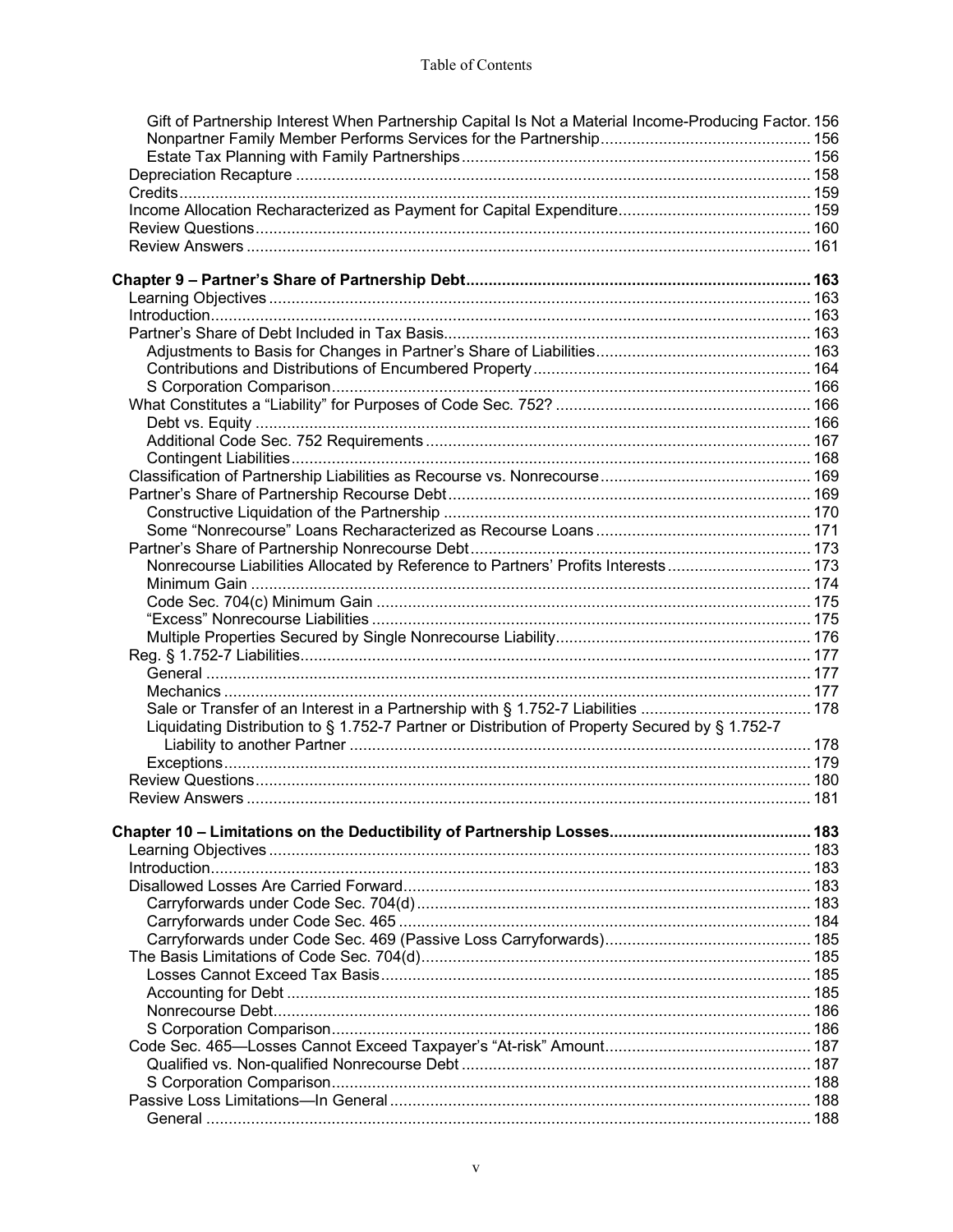| Passive Activity Losses Can Be Deducted Only Against Passive Activity Income  189 |  |
|-----------------------------------------------------------------------------------|--|
|                                                                                   |  |
|                                                                                   |  |
|                                                                                   |  |
|                                                                                   |  |
|                                                                                   |  |
|                                                                                   |  |
|                                                                                   |  |
|                                                                                   |  |
|                                                                                   |  |
|                                                                                   |  |
|                                                                                   |  |
|                                                                                   |  |
|                                                                                   |  |
|                                                                                   |  |
|                                                                                   |  |
|                                                                                   |  |
| Exemption for Rental Activities in which Taxpayer "Actively" Participates  195    |  |
|                                                                                   |  |
|                                                                                   |  |
|                                                                                   |  |
|                                                                                   |  |
|                                                                                   |  |
|                                                                                   |  |
|                                                                                   |  |
|                                                                                   |  |
|                                                                                   |  |
|                                                                                   |  |
|                                                                                   |  |
|                                                                                   |  |
|                                                                                   |  |
|                                                                                   |  |
|                                                                                   |  |
|                                                                                   |  |
|                                                                                   |  |
|                                                                                   |  |
|                                                                                   |  |
|                                                                                   |  |
|                                                                                   |  |
|                                                                                   |  |
|                                                                                   |  |
|                                                                                   |  |
|                                                                                   |  |
|                                                                                   |  |
| Adjustments to Basis to Reflect Changes in a Partner's Share of Liabilities  211  |  |
|                                                                                   |  |
|                                                                                   |  |
|                                                                                   |  |
|                                                                                   |  |
|                                                                                   |  |
|                                                                                   |  |
|                                                                                   |  |
|                                                                                   |  |
|                                                                                   |  |
|                                                                                   |  |
|                                                                                   |  |
|                                                                                   |  |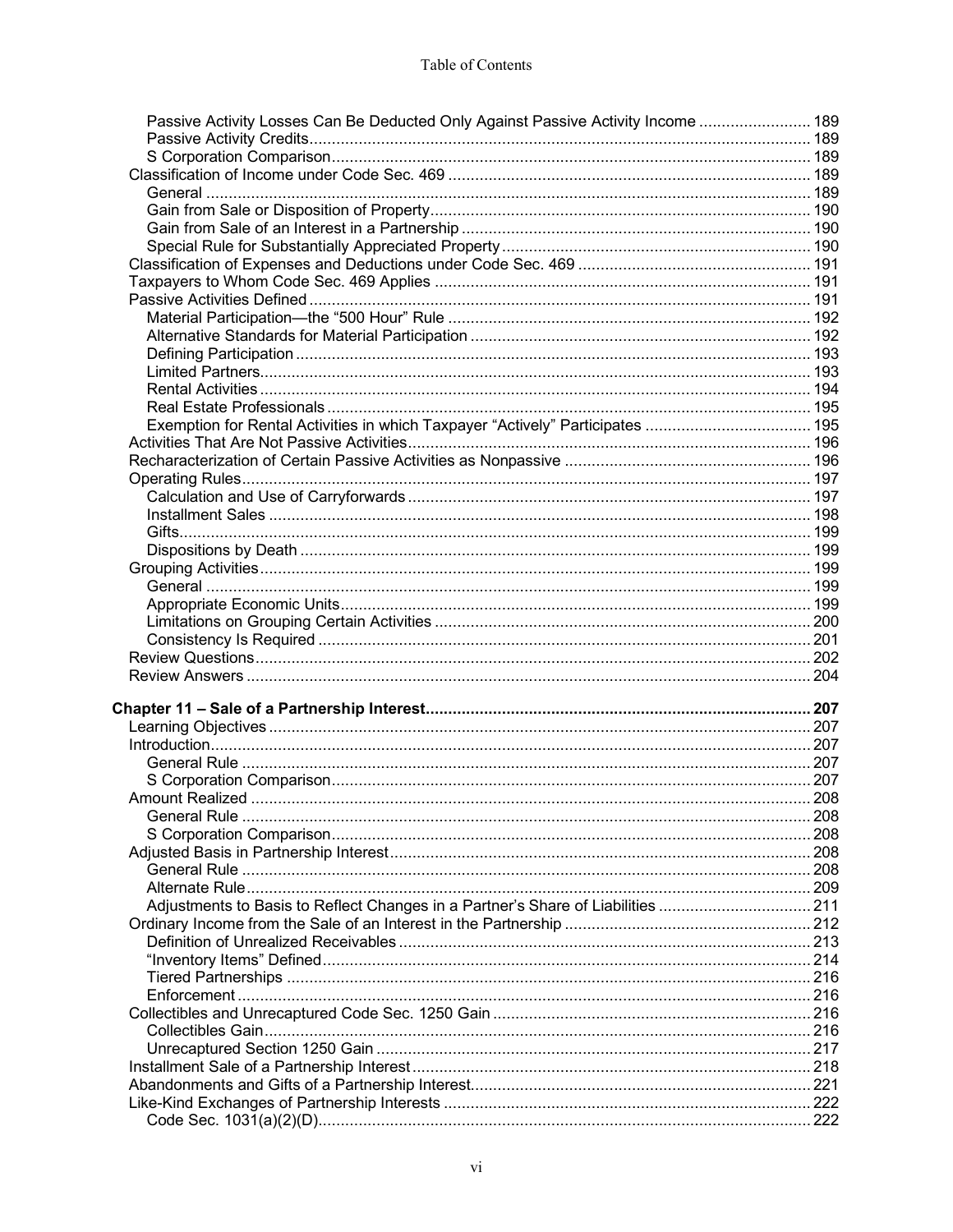| Planning for Exchanges of Some Partnership Property and Sale of Other Partnership Property  223    |  |
|----------------------------------------------------------------------------------------------------|--|
|                                                                                                    |  |
|                                                                                                    |  |
|                                                                                                    |  |
|                                                                                                    |  |
|                                                                                                    |  |
|                                                                                                    |  |
|                                                                                                    |  |
|                                                                                                    |  |
|                                                                                                    |  |
|                                                                                                    |  |
|                                                                                                    |  |
|                                                                                                    |  |
|                                                                                                    |  |
|                                                                                                    |  |
|                                                                                                    |  |
|                                                                                                    |  |
|                                                                                                    |  |
|                                                                                                    |  |
|                                                                                                    |  |
|                                                                                                    |  |
|                                                                                                    |  |
|                                                                                                    |  |
| Disproportionate Distributions-Results to Partner and Partnership When the Partner's Share of      |  |
|                                                                                                    |  |
|                                                                                                    |  |
|                                                                                                    |  |
| Determining the Tax Consequences of a Code Sec. 751 (b) Distribution under the Proposed            |  |
|                                                                                                    |  |
|                                                                                                    |  |
|                                                                                                    |  |
|                                                                                                    |  |
|                                                                                                    |  |
|                                                                                                    |  |
| Basis in Securities Distributed, Partnership Interest, and Assets Remaining in the Partnership 251 |  |
|                                                                                                    |  |
|                                                                                                    |  |
|                                                                                                    |  |
|                                                                                                    |  |
| Chapter 13 – Basis Adjustments to Partnership Property—Code Secs. 734(b), 743(b)  255              |  |
|                                                                                                    |  |
| Basis Adjustment to Partnership Property-Code Sec. 743(b) Basis Adjustments 255                    |  |
|                                                                                                    |  |
|                                                                                                    |  |
| Partnerships with "Substantial Built-in Loss" Immediately Following Transfer of an Interest  257   |  |
|                                                                                                    |  |
|                                                                                                    |  |
|                                                                                                    |  |
| Step One: Allocating the Adjustment between Different Classes of Assets) 262                       |  |
|                                                                                                    |  |
|                                                                                                    |  |
| Transfer of Partnership Interests with Existing Code Sec. 743(b) Adjustments 268                   |  |
|                                                                                                    |  |
|                                                                                                    |  |
|                                                                                                    |  |
| Partnership Basis Adjustments Following Distributions of Property-Code Sec. 734(b) Basis           |  |
|                                                                                                    |  |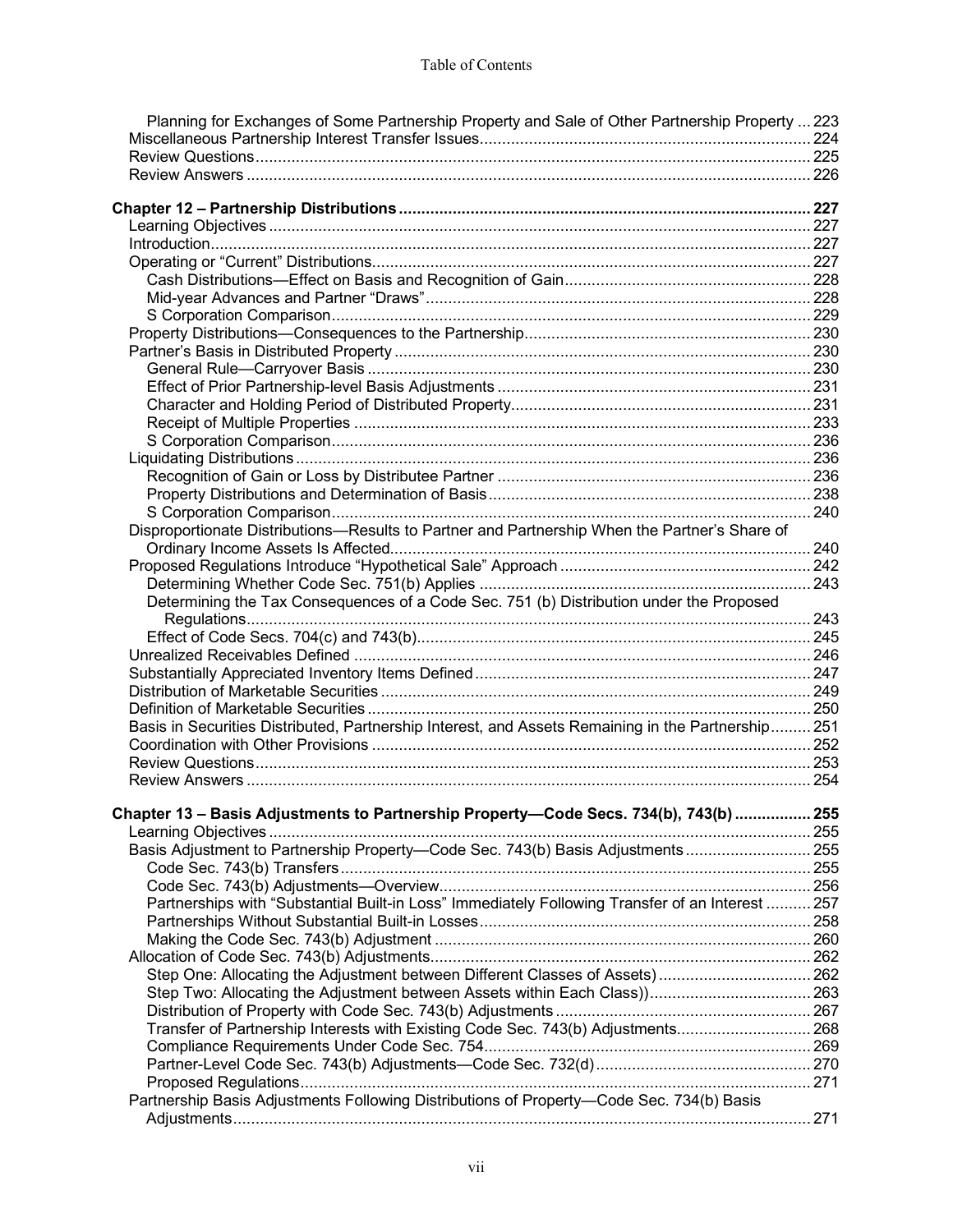| Allocation of Code Sec. 734(b) ) XE "Partnership property: Code Sec. 734(b)" Adjustment           |  |
|---------------------------------------------------------------------------------------------------|--|
|                                                                                                   |  |
|                                                                                                   |  |
|                                                                                                   |  |
|                                                                                                   |  |
|                                                                                                   |  |
|                                                                                                   |  |
|                                                                                                   |  |
|                                                                                                   |  |
|                                                                                                   |  |
|                                                                                                   |  |
|                                                                                                   |  |
|                                                                                                   |  |
|                                                                                                   |  |
|                                                                                                   |  |
| Contributions Related to Distributions-The Facts and Circumstances Test of Code Sec. 707          |  |
|                                                                                                   |  |
|                                                                                                   |  |
|                                                                                                   |  |
| Treatment of Qualified Liabilities when Transfer Is Treated as Part of a Sale295                  |  |
|                                                                                                   |  |
| Partner Contributes Property and Partnership Distributes It to Another Partner-Code Sec.          |  |
|                                                                                                   |  |
|                                                                                                   |  |
|                                                                                                   |  |
|                                                                                                   |  |
|                                                                                                   |  |
|                                                                                                   |  |
|                                                                                                   |  |
| Partner Contributes Property and Partnership Distributes Other Property to the Partner-Code       |  |
|                                                                                                   |  |
|                                                                                                   |  |
|                                                                                                   |  |
|                                                                                                   |  |
|                                                                                                   |  |
| Code Sec. 737 not Triggered if Contributed Property Distributed Back to Original Contributor  302 |  |
|                                                                                                   |  |
|                                                                                                   |  |
|                                                                                                   |  |
|                                                                                                   |  |
|                                                                                                   |  |
|                                                                                                   |  |
| Payment for Retiring General Partner's Interest in a Partnership When Capital Is Not a Material   |  |
|                                                                                                   |  |
|                                                                                                   |  |
|                                                                                                   |  |
| Payments for Retiring Partner's Share of Unrealized Receivables—Code Sec. 736(a) 315              |  |
| Payments for Retiring Service Partner's Share of Goodwill—Code Sec. 736(a) or (b) 316             |  |
| Payments for Property Other Than Unrealized Receivables and Goodwill—Code Sec. 736(b) 318         |  |
|                                                                                                   |  |
|                                                                                                   |  |
| Allocating Property Distributions Between Code Sec. 736 (a) Payments and Code Sec. 736(b)         |  |